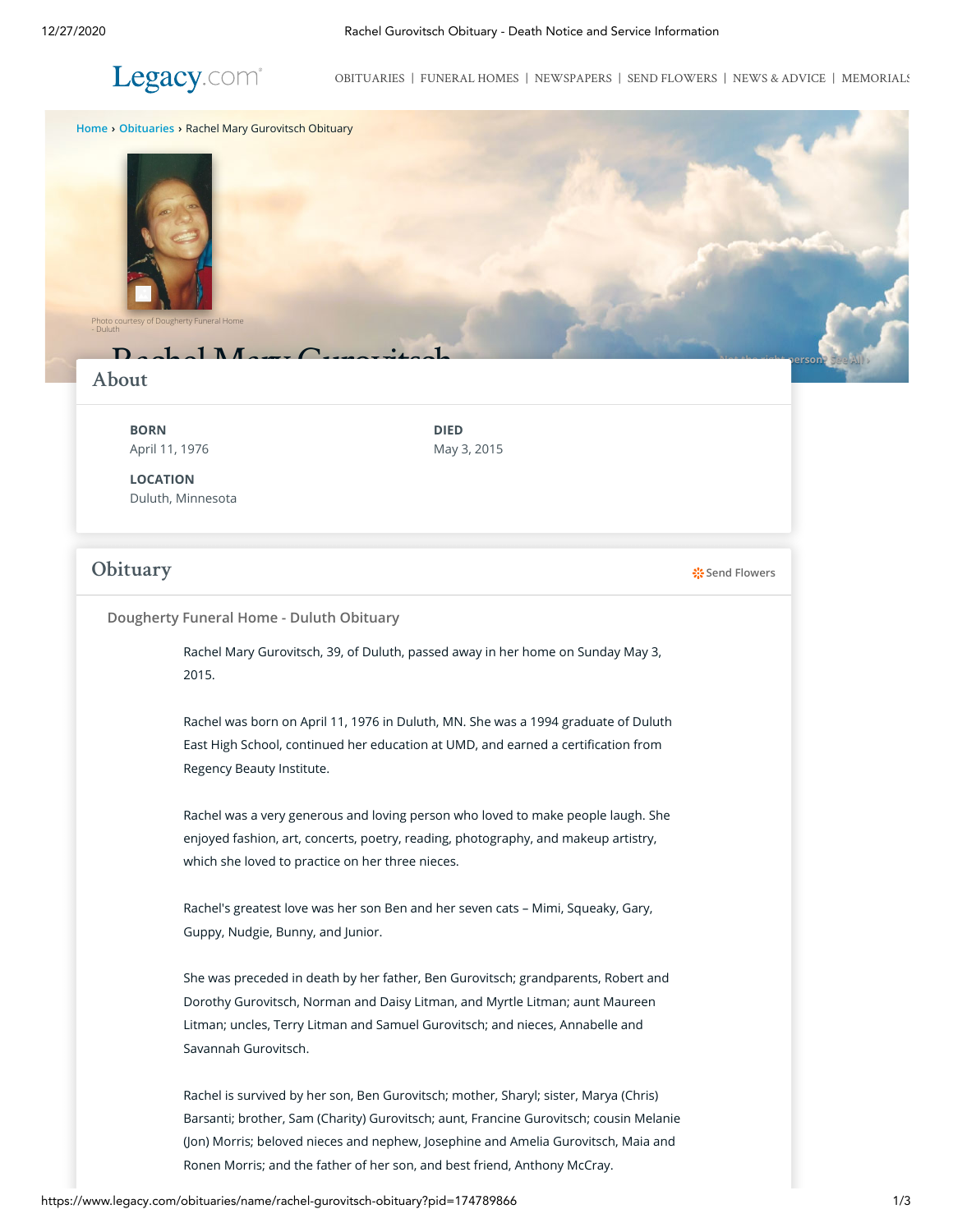|                                                                                                                    | In lieu of flowers memorials may be directed to Trayvon Martin Foundation,<br>www.trayvonmartinfoundation.org; or Animal Allies www.animalallies.net. |                |  |  |  |
|--------------------------------------------------------------------------------------------------------------------|-------------------------------------------------------------------------------------------------------------------------------------------------------|----------------|--|--|--|
|                                                                                                                    | Service will be 11AM, Thursday, May 7, 2015 in the Dougherty Funeral Home.                                                                            |                |  |  |  |
| 727-3555.                                                                                                          | Arrangements by Dougherty Funeral Home, 600 E 2nd Street, Duluth, MN 55805, 218-                                                                      |                |  |  |  |
|                                                                                                                    | Read More >                                                                                                                                           |                |  |  |  |
| Read Full Obituary<br>Dougherty Funeral<br>Home - Duluth<br>Read More >                                            |                                                                                                                                                       |                |  |  |  |
| <b>Guest Book</b><br><b>O</b> Add Photo   ■ Add Video   Light A Candle<br>What would you like to say about Rachel? |                                                                                                                                                       |                |  |  |  |
|                                                                                                                    | Not sure what to say?                                                                                                                                 |                |  |  |  |
|                                                                                                                    | Submit                                                                                                                                                |                |  |  |  |
|                                                                                                                    | Posting Guidelines   FAQ                                                                                                                              |                |  |  |  |
| I'm so sorry<br>What a terrible loss<br>Peace and love to you in heaven Rachel                                     |                                                                                                                                                       |                |  |  |  |
|                                                                                                                    | Gina Main<br>May 06, 2015   Tampa, FL                                                                                                                 |                |  |  |  |
|                                                                                                                    | Never miss an update about Rachel. Sign up today.                                                                                                     |                |  |  |  |
|                                                                                                                    | Your Email Address                                                                                                                                    | Yes, Update Me |  |  |  |

Sh E iliyofan E iliyofan E iliyofan E iliyofan E iliyofan E iliyofan E iliyofan E iliyofan E iliyofan E iliyof<br>Shahara ta 1980-yil asosiy katalog asosiy katalog asosiy katalog asosiy katalog asosiy katalog asosiy katalog

×